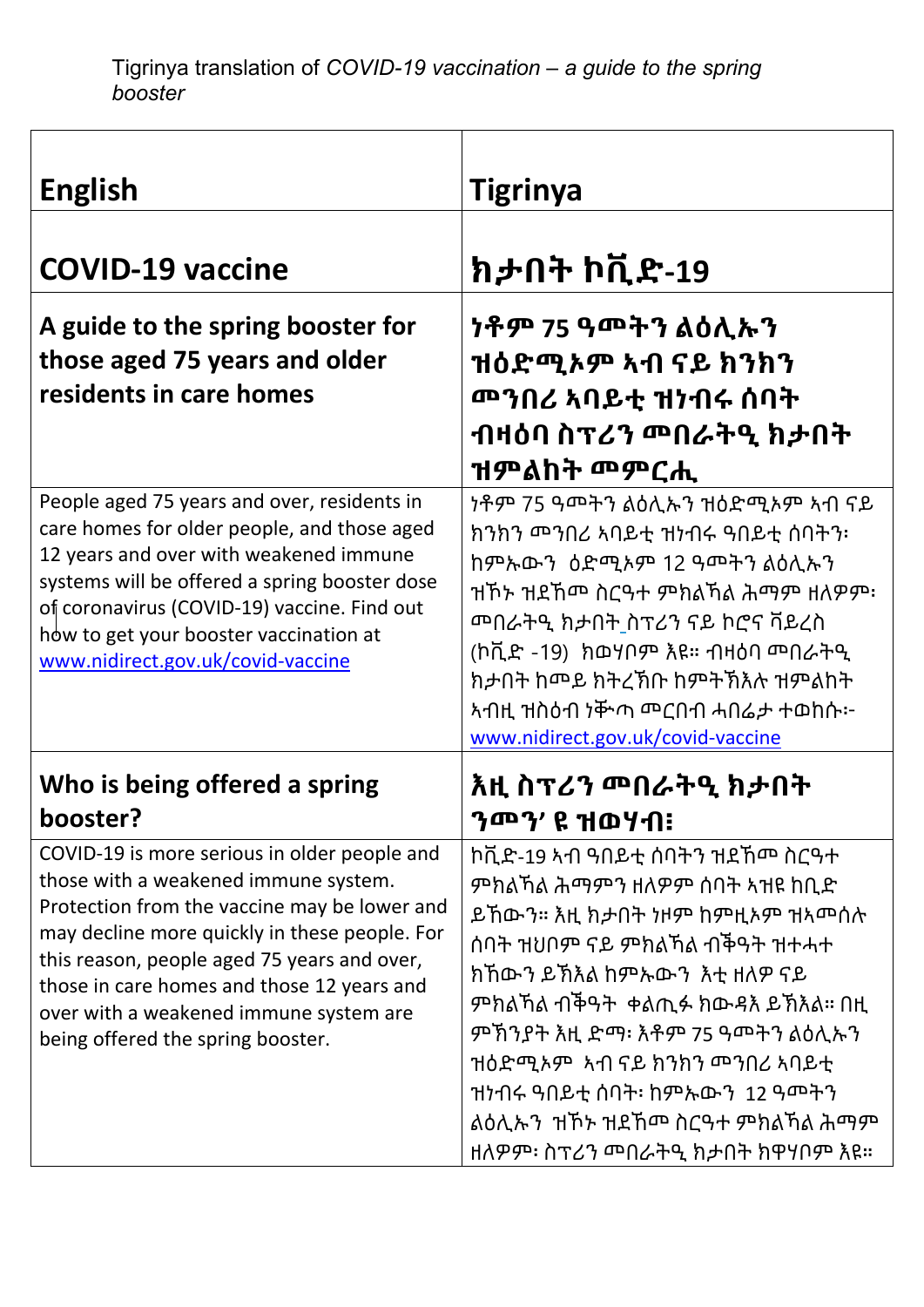Г

| Although vaccines are expected to provide<br>good protection against severe COVID-19<br>disease, protection against mild infection with<br>the Omicron variant seems to decline quickly,<br>even after the booster dose.<br>This spring booster is being offered as a<br>precaution to those at extremely high risk,<br>most of whom received their first booster<br>around 6 months ago. If the number of<br>infections increases over the summer, this<br>booster should help to reduce your risk of<br>being admitted to hospital with COVID-19. | ዋላእኳ ክታበታት ካብ ከቢድ ዝኾነ ናይ ኮቪድ-19<br>ሕማም ብቒዕ ምክልኻል ዝህቡ እንተኾኑ፡ ካብ ከም<br>ኦሚክሮን ብዝኣሞሰሉ ታህዋስያን ዝስዕቡ ቀለልቲ<br>ዋላውን ድሕሪ መበራትዒ ክታበት ምኽታብ<br>ቀልጢፉ ዘቋርጽ ይመስል።<br>እዚ ስፕሪን ዝተባህለ  ጣበራትዒ ክታበት ነቶም ኣብ<br>ኣዝዩ ኣሰካፊ ኩነታት ጥዕና ዝርከቡ ከም ቅድሞ<br><u> ጥንቃቐ ዝወሃብ ኮይኑ፡ ዝበዝሑ ካብኣቶም ድማ</u><br>ክረምቲ እናወሰኸ ምስ ዝኸይድ፡ እዚ መበራትዒ<br>ክታበት እዚ ሕማም ኮቪድ-19 ሓሚምኩም<br>ሆስፒታል ናይ ምእታው ተኽእሎኹም ዝተሓተ<br><u>ን</u> ክኸውን ይሕማዝ። |
|-----------------------------------------------------------------------------------------------------------------------------------------------------------------------------------------------------------------------------------------------------------------------------------------------------------------------------------------------------------------------------------------------------------------------------------------------------------------------------------------------------------------------------------------------------|--------------------------------------------------------------------------------------------------------------------------------------------------------------------------------------------------------------------------------------------------------------------------------------------------------------------------------------------------------------------------------|
| Timing of the spring booster<br>You should have the spring booster around 6<br>months (and not before 3 months) since your<br>last dose of vaccine.                                                                                                                                                                                                                                                                                                                                                                                                 | ስፕሪን መበርታዒ ክታበት ዝዋሃበሉ<br>ግዜ<br><u>ወርሒ</u> ክኸውን ኣለዎ (ቅድሚ 3 ወርሒ ውን<br>ክኸውን የብሉን)።                                                                                                                                                                                                                                                                                                |
| Which vaccine will you be offered?                                                                                                                                                                                                                                                                                                                                                                                                                                                                                                                  | ኣየናይ ዓይነት ክታበት ክትወሃቡ<br>ኢኹም፧                                                                                                                                                                                                                                                                                                                                                   |
| You will be given a booster dose of either                                                                                                                                                                                                                                                                                                                                                                                                                                                                                                          |                                                                                                                                                                                                                                                                                                                                                                                |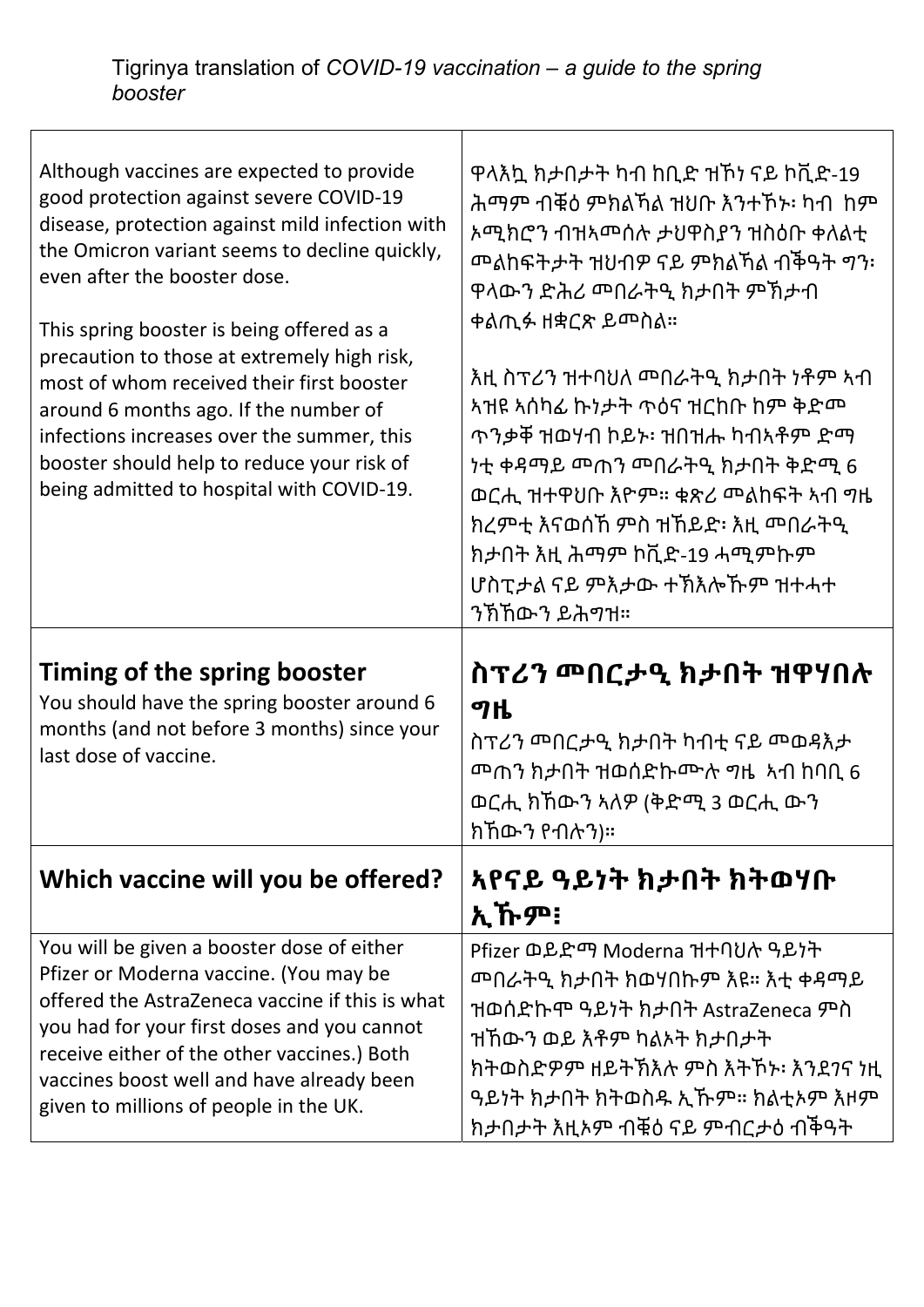|                                                                                                  | ይህቡን ንሚሊዮናት ሰባት ኣብ ዓዲ እንግሊዝ                     |
|--------------------------------------------------------------------------------------------------|-------------------------------------------------|
|                                                                                                  | አቐዲሞም ተውዋሂቦምን እዮም።                              |
| Studies have shown those aged 18 and over                                                        | ዝተንብሩ ሞጽናዕትታት ከምዝሕብርዎ ኣብቶም 18                   |
| who can get the Moderna vaccine only need a                                                      | ዓመትን ልዕሊኡን ዝዕድሚኦም ሰባት ናይ                        |
| half dose to boost the immune system well.                                                       | Moderna ክታበት ክወስዱ ዝኽእሉ፡ ናይ ሕማም                  |
| This half dose of Moderna is expected to have<br>low rate of side effects including myocarditis. | ስርዓተ ምክልኻሎም ዝበርት0 ንኽኸውን ፍርቂ                     |
|                                                                                                  | <u> <sup>መ</sup>ጠን ክታበት ጥራይ ክወስዱ የድልዮም።  እዚ</u> |
|                                                                                                  | ፍርቂ መጠን ክታበት ናይ Moderna፡ ዝተሓተ                   |
|                                                                                                  |                                                 |
|                                                                                                  | ዘጠቓልል ክህልዎ ትጽቢት ይግበረሉ።                          |
| You will be offered the right vaccine for you                                                    | ንስኹም እቲ ንዓኹም ብቑዕ ዝኾነ ዝሰማምዓኩም                    |
| which may be the same or different from the                                                      | ዓይነት ክታበት፡ ከምቲ ኣቐዲምኩም ዝወሰድኩሞ                    |
| vaccines that you had before.                                                                    | ዓይነት ክታበት ወይ ካልእ ዓይነት ክታበት                      |
|                                                                                                  | ኽወሃበኩም እዩ።                                      |
|                                                                                                  |                                                 |
| Who cannot take up the offer of a                                                                |                                                 |
| spring booster                                                                                   | ክወስድ ዘይኽእል መን' ዩ                                |
| There are very few people who should not                                                         |                                                 |
| have this booster.                                                                               | ኣዝዮም ዉሑዳት ሰባት ኣለዉ።                              |
|                                                                                                  |                                                 |
| If you have had a severe reaction to a previous                                                  | እቲ ኣቐዲምኩም ዝወሰድኩሞ መጠን ክታበት ኣብ                    |
| dose of the vaccine you should discuss this                                                      | አካላትኩም ብርቱዕ ነድሪ ቁጥዐ አካላት                        |
| with your doctor.                                                                                | አስዒቡልኩም እንተነይሩ፡ ነዚ ብዝምልከት ምስ                    |
|                                                                                                  | ሓኪምኩም ተዘራረቡ።                                    |
| <b>Common side effects</b>                                                                       | ልሙዳት ዝኾኑ ኈድናዊ ሳዕቤናት                             |
| As with your previous dose the common side                                                       | ከምቲ ናይ ቅድሚ ሕጇ ዝወሰድኩሞ መጠን                        |
| effects are the same for all COVID-19 vaccines                                                   | ክታበት እቶም ዝረኣዩ ልሙዳት  ንድናዊ ሳዕቤናት                  |
| used in the UK, and include:                                                                     | ኣብ ኩሎም  ናይ ኮቪድ-19 ክታበታት ዝርኣዩ ኣብ                 |
|                                                                                                  | ዓዲ እንግሊዝ ሓደ ዓይነት ኮይኖም፡ ነዞም ዝስዕቡ                 |
|                                                                                                  | ድማ የጠቓልሉ፦                                       |
| having a painful, heavy feeling and                                                              | $\bullet$ አብታ ክታበት ዝወሰድክሙላ ኢድኩም                 |
| tenderness in the arm where you had                                                              | ኣቐንዛውን ከቢድን ስምዒት፡ ከምኡ'ውን                        |
| your injection. This tends to be worst                                                           | ናይ ምንቅስቓስ ጸ7ምን ይህልወኩም። እዚ                       |
| around 1 to 2 days after the vaccine                                                             |                                                 |
|                                                                                                  |                                                 |
|                                                                                                  | ዝበርትዐ ኮይኑ ክጸንሕ ይኽእል።                            |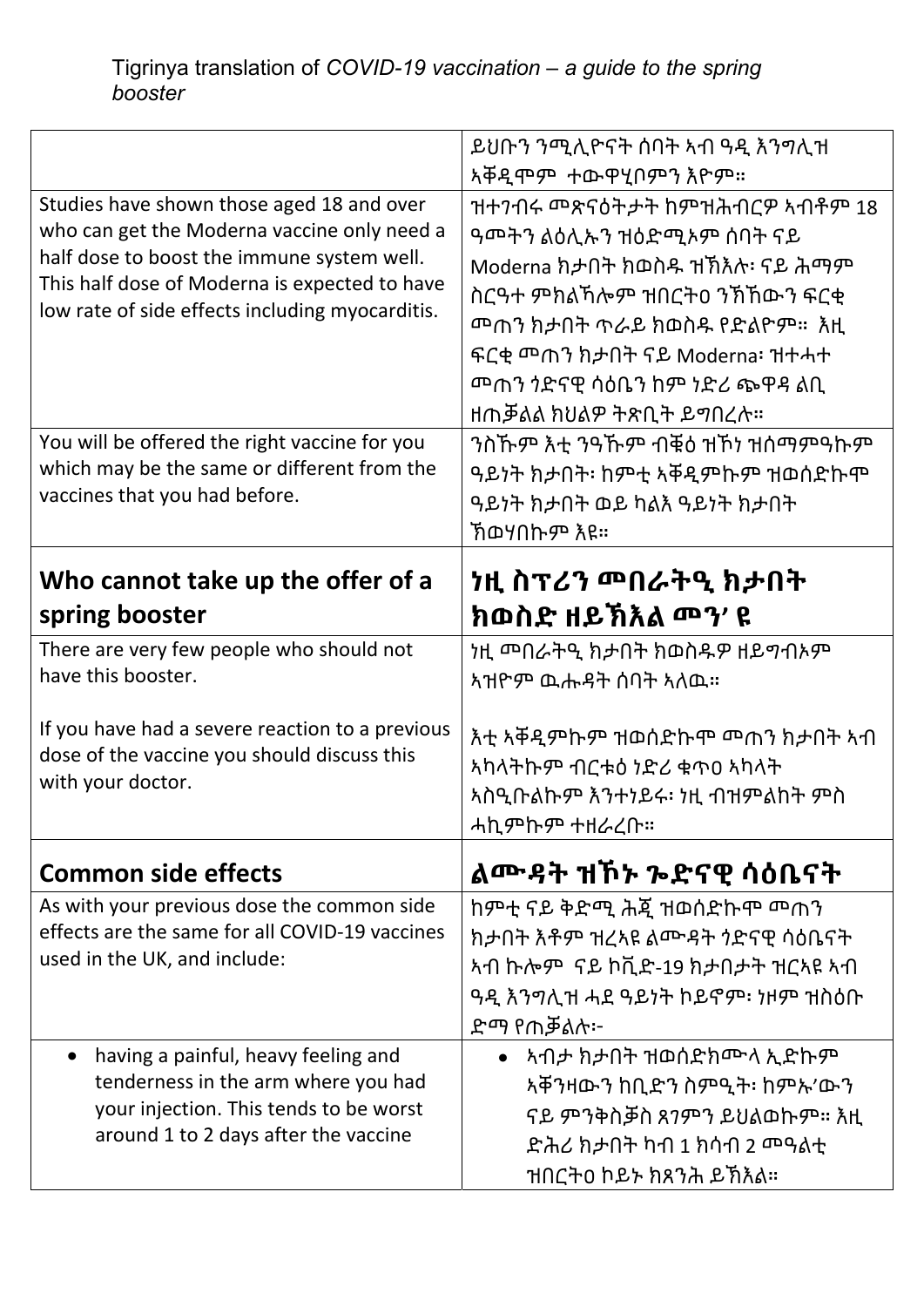## Tigrinya translation of *COVID-19 vaccination – a guide to the spring booster*

| feeling tired                                                                                                                                                                                                                                                                                                                                | ስምዒት ድኸም                                                                                                                                                                                                                                 |
|----------------------------------------------------------------------------------------------------------------------------------------------------------------------------------------------------------------------------------------------------------------------------------------------------------------------------------------------|------------------------------------------------------------------------------------------------------------------------------------------------------------------------------------------------------------------------------------------|
| headache                                                                                                                                                                                                                                                                                                                                     | • ቃንዛ ርእሲ                                                                                                                                                                                                                                |
| general aches, or mild flu like symptoms                                                                                                                                                                                                                                                                                                     | ሓፈሻዊ ቃንዛታት፡ ወይ ፈኲስ ናይ ንንፋዕ<br>ዝሞስሉ ምልክታት                                                                                                                                                                                                 |
| You can rest and take paracetamol (follow the<br>dose advice in the packaging) to help make<br>you feel better.                                                                                                                                                                                                                              | ቃንዛ ፖራሲታሞል ምውሳድ (ነቲ ኣብ ናይ ሓበሬታ<br>ወረቐት ተጠቒሱ ዘሎ <sup></sup> ምርሒ ብምኽታል) ጽቡች<br>ንኽስምዓኩም ወይ ኩነታትኩም ንኽመሓየሽ<br>ይሕማዝ።                                                                                                                           |
| Although a fever can occur within a day or two<br>of vaccination, if you have any other COVID-19<br>symptoms or your fever lasts longer, stay at<br>home and arrange to have a test.<br>Symptoms following vaccination normally last<br>less than a week. If your symptoms seem to<br>get worse or if you are concerned, contact<br>your GP. | ዋላእኳ ኣብ ውሽጢ ሓደ ሞዓልቲ ወይ ክልተ<br>እንተኾነ፡ ዝኾነ ካልእ ምልክታት ሕማም ኮቪድ-19<br>ምስ ዝህልወኩም ወይ ረስኒ ኣካላትኩም ንዝነውሐ<br><u> መርመራ ክግበረልኩም ቆጸራ ሓዙ።</u><br>ንትሕቲ ሓደ ሰሙን ጥራይ ይጸንሑ። እቶም<br>ዘለዉኹም ምልክታት ሕማም እናበርትዑ ምስ<br>ዝኸዱ ወይ ዘጨንቐኹም ምስ ዝኾኑ፡ ምስ ሓፈሻዊ<br>ሓኪምኩም ተራኸቡ። |
| You can also report suspected side effects of<br>vaccines and medicines through the Yellow<br>Card scheme. You can do this online by<br>searching Coronavirus Yellow Card or by<br>downloading the Yellow Card app.                                                                                                                          | ብተወሳኺ ብዛዕባ ልሙዳት  ንድናዊ ሳዕቤናት ናይ<br>ክታበት ከምኡውን ብዛዕባ ሞድሃኒታት በቲ ብጫ<br><u> <sup>መ</sup>ሐበሪ ካርድ ኣቢልኩም ጸብጻብ ከተቅርቡ ትኽእሉ</u><br>ኢኹም። ነዚ ንምግባር፡ ነቲ ናይ ኮሮናቫይረስ ብጫ<br>ካርድ ኣብ ኢንተርነት ብምድላይ ወይ ነታ ናይ<br>ኮሮናቫይረስ ብጫ ካርድ ብምጽዓን ክትንብርዎ<br>ትኽእሉ።፡          |
| Please see the end of this document for more<br>details.                                                                                                                                                                                                                                                                                     | ናይዚ ሰነድ እዚ ንተወሳኺ ዝርዝራዊ ሓበሬታ<br>ተመልከቱ።                                                                                                                                                                                                    |
| Serious side effects                                                                                                                                                                                                                                                                                                                         | ከበድቲ ንድናዊ ሳዕቤናት                                                                                                                                                                                                                          |
| Worldwide, there have also been very rare<br>cases of inflammation of the heart called                                                                                                                                                                                                                                                       | ብደረጃ ዓለም፡   ኣብ ኣዝዮም ውሑዳት ኣ <i>ጋ</i> ጣሚ <i>ታ</i> ት<br>ምስ ልቢ ዝተሓሓዙ ነድርታት ከም ነድሪ ጭዋዳታት<br>ልቢ (myocarditis) ወይ ነድሪ ሽፋን ልቢ                                                                                                                    |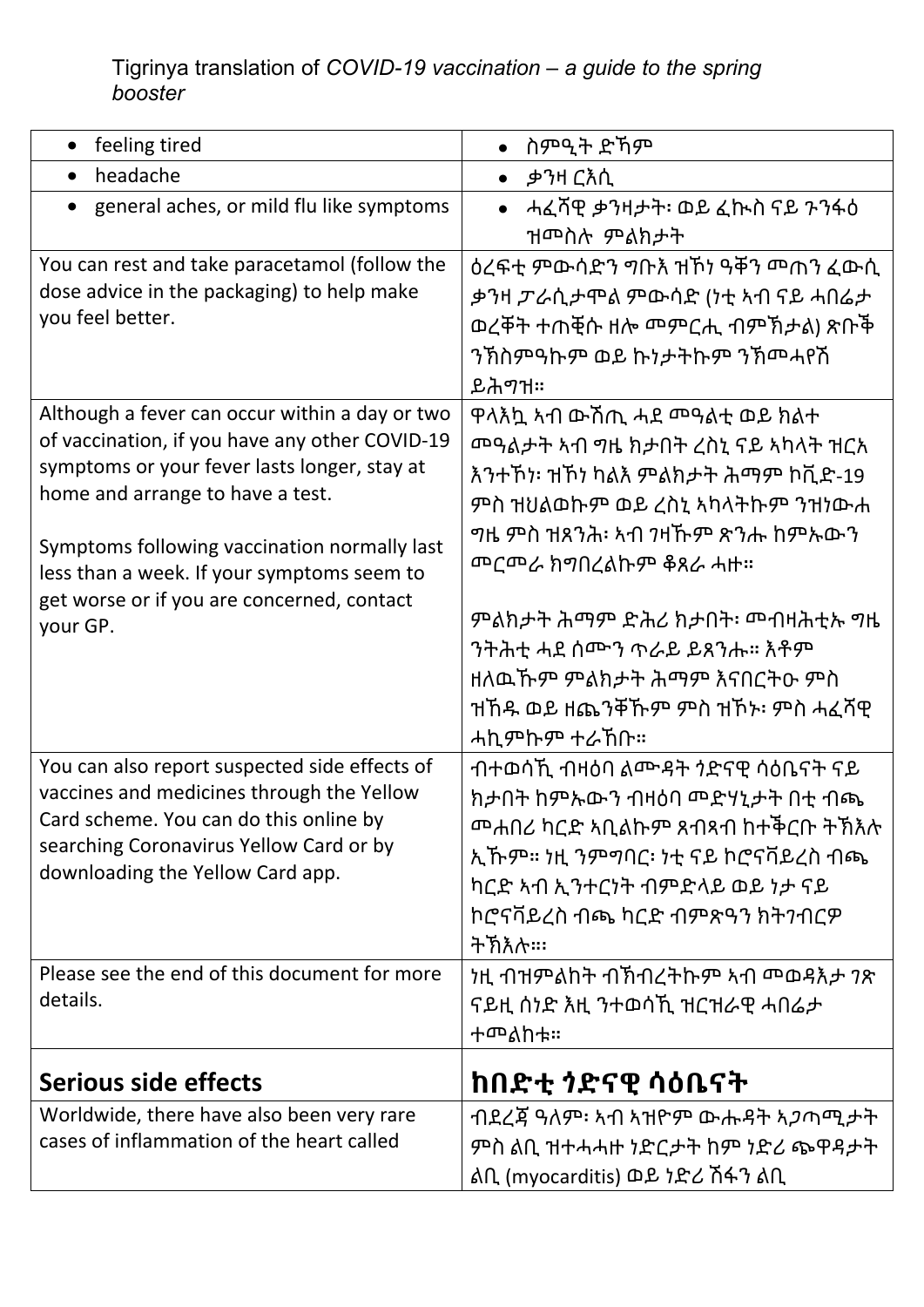| myocarditis or pericarditis reported after<br>Pfizer and Moderna COVID-19 vaccines.<br>These cases have been seen mostly in younger<br>men within several days after vaccination.<br>Most of these people recovered and felt<br>better following rest and simple treatments. | (pericarditis) ድሕሪ Pfizer ከምኡውን Moderna<br>ዝተባህሉ ክታበታት ናይ ኮቪድ-19 ምኽታብ<br><i>ኣጋ</i> ጢሞም።<br>እዚ ተርእዮ እዚ ኣውራ ኣብቶም ንኣሽቱ መንእሰያት<br>ደቂ ተባዕትዮ ድሕሪ ሓያሎ ሞዓልታት ክታበት<br>ዘ <i>ጋ</i> ጤሞ ንዳይ እዩ። ዝበዝሑ ካብዞም ሰባት እዚኦም<br>ምስ ኣዕረፉን ቀሊል ሕክምናዊ ክንክን<br>ምስተንብረሎምን ጥዕናዊ ምምሕያሽ ኣርእዮምን |
|------------------------------------------------------------------------------------------------------------------------------------------------------------------------------------------------------------------------------------------------------------------------------|-----------------------------------------------------------------------------------------------------------------------------------------------------------------------------------------------------------------------------------------------------------------|
| You should seek medical advice urgently from<br>your GP or Emergency Department if, after<br>vaccination, you experience:                                                                                                                                                    | ሓውዮምን።<br>ድሕሪ ምኽታብኩም፡ ካብዞም ዝስዕቡ  ምልክታት<br>ምስ ዝረኣየኩም ብህጹጽ ካብ ሓፈሻዊ ሓኪምኩም<br>ወይድማ ክፍሊ ህጹጹ ረድኤት ምኽሪ ክትሓቱ<br>ይማባእ፦                                                                                                                                                   |
| chest pain                                                                                                                                                                                                                                                                   | ቃንዛ አፍልቢ፡                                                                                                                                                                                                                                                       |
| shortness of breath                                                                                                                                                                                                                                                          | •   ሕጽረት ምስትንፋስ፡                                                                                                                                                                                                                                                |
| feelings of having a fast-beating,<br>$\bullet$<br>fluttering, or pounding heart                                                                                                                                                                                             | • ስምዒት ቅልጡፍ ሀርሞት ልቢ፡ ድግድግታ<br>ሀርሞት ልቢ፡ ወይ ዝስማዕ ድምጺ ሀርሞት<br>ልቢ                                                                                                                                                                                                   |
| If you have had serious side effects after a<br>previous dose of the vaccine you should<br>discuss this with your doctor.                                                                                                                                                    | <u>አካላትኩም ብርቱዕ  ንድናዊ ሳዕቤን  አስዒቡልኩም</u><br>እንተነይሩ፡ ነዚ ብዝምልከት ምስ ሓኪምኩም<br>ተዘራረቡ።                                                                                                                                                                                  |
| Can you still catch COVID-19 after                                                                                                                                                                                                                                           | ድሕሪ ምኽታብኩም፡ ኮቪድ-19                                                                                                                                                                                                                                              |
| having the vaccine?                                                                                                                                                                                                                                                          | ክሕዘኩም ይኽእል'ዶ፧                                                                                                                                                                                                                                                   |
| The COVID-19 vaccination will reduce the<br>chance of you suffering from COVID-19<br>disease. It may take a few days for your body<br>to build up some protection from the booster.                                                                                          | ክታበት ኮቪድ-19፡ ነቲ ብሕማም ኮቪድ-19<br>ንኽትሳቐዩ ዘለኩም ዕድላት ይንክዮ እዩ።<br>ምክልኻል ብችዓት ከጥሪ ንለ ቁሩብ መዓልታት<br>ክወስደሉ ይኽእል።                                                                                                                                                          |
| Like all medicines, no vaccine is completely<br>effective - some people may still get COVID-19<br>despite having a vaccination, but this should<br>be less severe.                                                                                                           | ብምሉእ ውጽኢታዊ ኣይኮነን - 7ለ ሰባት ክታበት<br>ወሲዶም ኮለዉ ኮቪድ-19 ክሓሙ ይኽእሉ እዮም፡<br>እዚ <i>ግ</i> ን ብርቱዕ  ዘይኮነ ይኸውን።                                                                                                                                                               |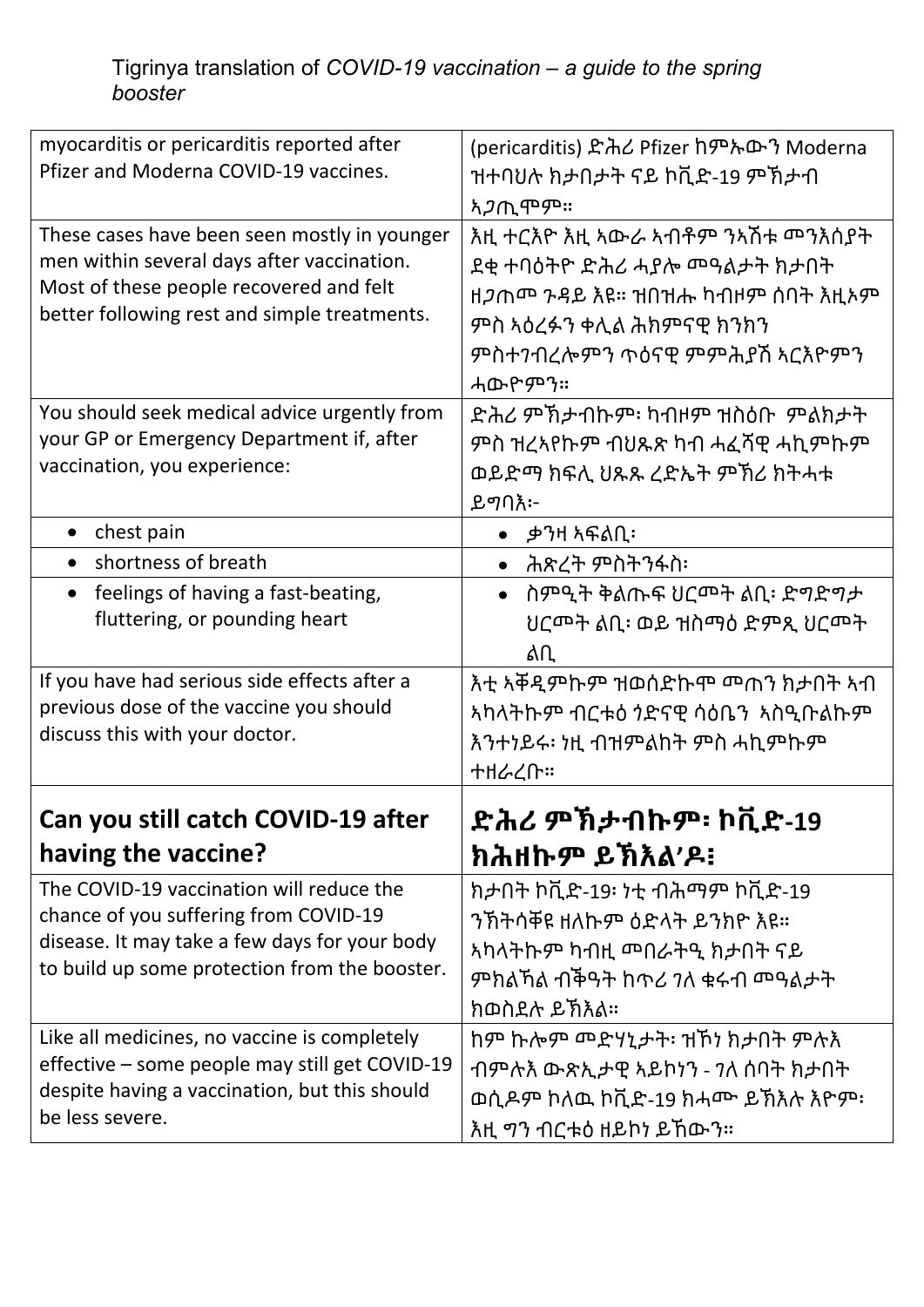| If you have not had all your<br>vaccinations                                                                                                                                                                                                                                                                                                                                              | ንኹሎም ክትወስድዎም<br>ዝግበኣኩም ክታበታት<br>ዘይወስድኩሞም ምስ እትኾኑ                                                                                                                                                                                                                                                                                                                                                                                      |
|-------------------------------------------------------------------------------------------------------------------------------------------------------------------------------------------------------------------------------------------------------------------------------------------------------------------------------------------------------------------------------------------|---------------------------------------------------------------------------------------------------------------------------------------------------------------------------------------------------------------------------------------------------------------------------------------------------------------------------------------------------------------------------------------------------------------------------------------|
| If you have not yet had either of your first two<br>doses of the vaccine you should have them as<br>soon as possible.<br>If you missed your first booster or third dose<br>(for those with weakened immune system),<br>you should have this spring booster as soon as<br>possible.<br>You may need another booster as well as your<br>usual flu injection in the autumn.                  | ክሳብ ሕጇ ሓዲኤን ካብተን ክትወስድወን<br>ዝግበኣኩም ቀዳሞት 2 ተኻታተልቲ መጠን<br>ክታበታት ዘይወሰድኩም ምስ እትኾኑ፡ ብዝተኻእለ<br>ዝደኸሙ ስርዓተ ምክልኻል ሕማም ዘለኩም)፡  አብ<br>ዝቀልጠፈ እዋን ናይ ስፕሪን መበራትዒ ክታበት<br>ክትወስዱ ይማባእ።                                                                                                                                                                                                                                                                |
| If you have a COVID-19 positive<br>result, when can you have a spring<br>booster?<br>If you are unwell, wait until you have<br>recovered to have your vaccine. If you have<br>had confirmed COVID-19 you should ideally<br>wait 4 weeks before having your spring<br>booster. You should not attend a vaccine<br>appointment if you are self-isolating or waiting<br>for a COVID-19 test. | ከምኡውን ኣብ ግዜ ቀውዒ ካልእ መበራትዒ<br>ክታበትን ናይ ንንፋዕ ክታበት የድልየኩም ይኸውን።<br>ናይ ኮቪድ-19 <b>መር</b> መራ ንይርኩም<br><u>አወንታዊ ውጽኢት መርመራ ምስ</u><br>ዝረ <i>ጋገ</i> ጸልኩም፡ ናይ ስፕሪን<br><b><sup>መበራትዒ ክታበት መዓስ ክትወስ</sup></b> ዱ<br>ይግባ፧<br><u>አብ ንቡር ኩነታት ጥዕና ምስ ዘይትህልዉ፡ ቅድሚ</u><br>ክታበት ምውሳድኩም፡ ክሳብ ትሓውዩ ተጸበዩ።<br>ኮቪድ-19 ከምዝሓዘኩም ምስ ዝረ <i>ጋገ</i> ጽ፡ ስፕሪን<br>ይማባኣ። ተወሺብኩም ምስ እትህሉዉ ወይድማ<br>ናይ ኮቪድ-19 መርመራ ንምግባር ኣብምጽባይ ምስ<br>እትህሉዉ ኣብቲ ናይ ክታበት ቆጸራ ክትኸዱ<br>የብልኩምን። |